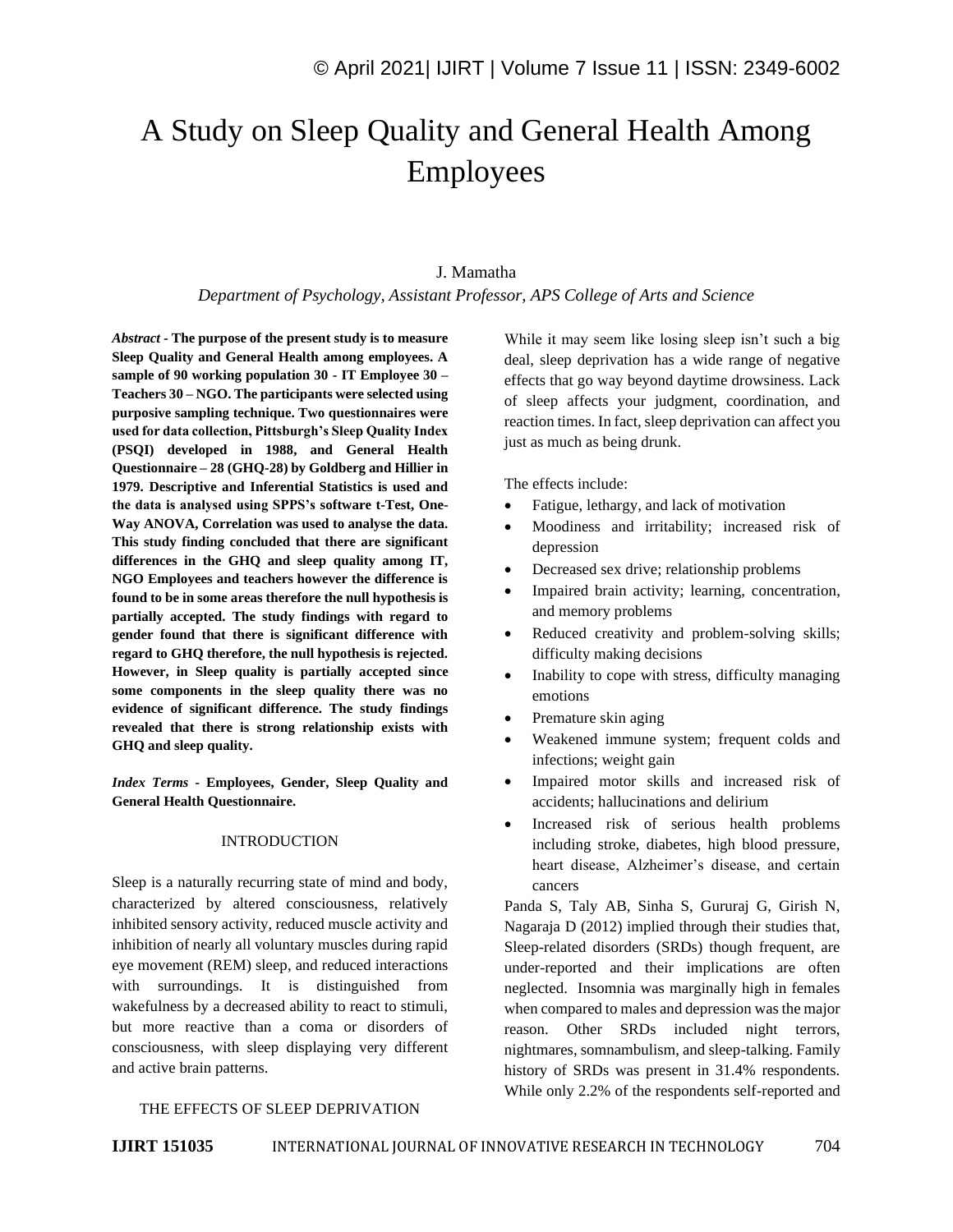acknowledged having SRD, health-seeking was extremely low (0.3%).

Parvaneh, Kolsoom; Poh, Bee Koon (2014) study findings revealed that each hour later in bedtime (going to bed later) increased the odds of being overweight or obese by 2.59-fold (95% CI: 1.61-4.16). The findings in this study confirm that people with shorter sleep duration are more likely to be overweight or obese; hence, strategies for the management of obesity should incorporate a consideration of sleep patterns.

Qin M (2018),examined that the General Health Questionnaire (GHQ) Created by Goldberg in 1972 could be used as a Screening Psychological Distress Helps Early Detection for People at Risk of Mental Illness. Karthik Laksham Balajee, Ganesh S Kumar, Umakant G Shidam (2017), cross-sectional study was conducted in a rural field practice area attached to a tertiary care medical institution in Puducherry, India, analysis showed that subjects with diabetes and/or hypertension had higher psychological distress, compared to healthy subjects. Subjects with diabetes and/or hypertension have higher proportion of psychological distress compared to healthy subjects. Screening subjects with chronic NCD for psychological distress may help to take appropriate measures.

Methodology

Research Problem

The aim of the present study was to measure sleep quality and general health among employees.

#### OBJECTIVES

- 1. To measure sleep quality among IT employees, Teacher's and NGO employees.
- 2. To measure sleep quality among male and female employees
- 3. To assess general health among IT employees, Teacher's and NGO employees.
- 4. To measure general health among male and female employees.

#### Variables

Independent variable: Type of Employees, Gender Dependent variable: Sleep Quality, General Health

Hypotheses

H1 There is no significant difference between sleep quality among IT employees Teachers and NGO employees.

H2 There are no significant gender differences in sleep quality.

H3 There is no significant difference in general health among IT employees, Teachers and NGO employees. H4 There are no significant gender differences in General Health.

#### Sampling

Purposive Sampling Technique was being used for the present study. The Sample size will have consisted of 90 working population, among them 30 - IT Employee 30 – Teachers 30 – NGO Employees. In 90 Employees 45 are Male and 45 are Female.

#### Inclusion Criteria

- Employees working in IT Sector, Teaching Sector and NGO Sector
- Both Male and Female Employees

#### Exclusion Criteria

- Employees working in other Sector
- Employees unwilling to take the test.

#### MEASURING TOOLS

Following tools will be used for the study:

Pittsburgh's Sleep Quality Index (PSQI) is one of the most widely utilized self-report questionnaires that assess sleep quality over a 4-week time interval. It generates seven "component" scores: subjective sleep quality, sleep latency, sleep duration, habitual sleep efficiency, sleep disturbances, use of sleeping medication, and daytime dysfunction. The survey contains 19 questions, each weighted on a 0-3 interval scale indicating no, moderate, and sever sleep disorder respectively. A global PSQI score is taken from the survey, with lower scores correlating to better sleep quality. The PSQI was showed to be reliable (89.5) and valid (86.5).

General Health Questionnaire – 28 (GHQ-28) The self-administered questionnaire is an ideal screening device for identifying non-psychotic and minor psychiatric disorders to help inform further intervention GHQ-28: a 28-item scaled version –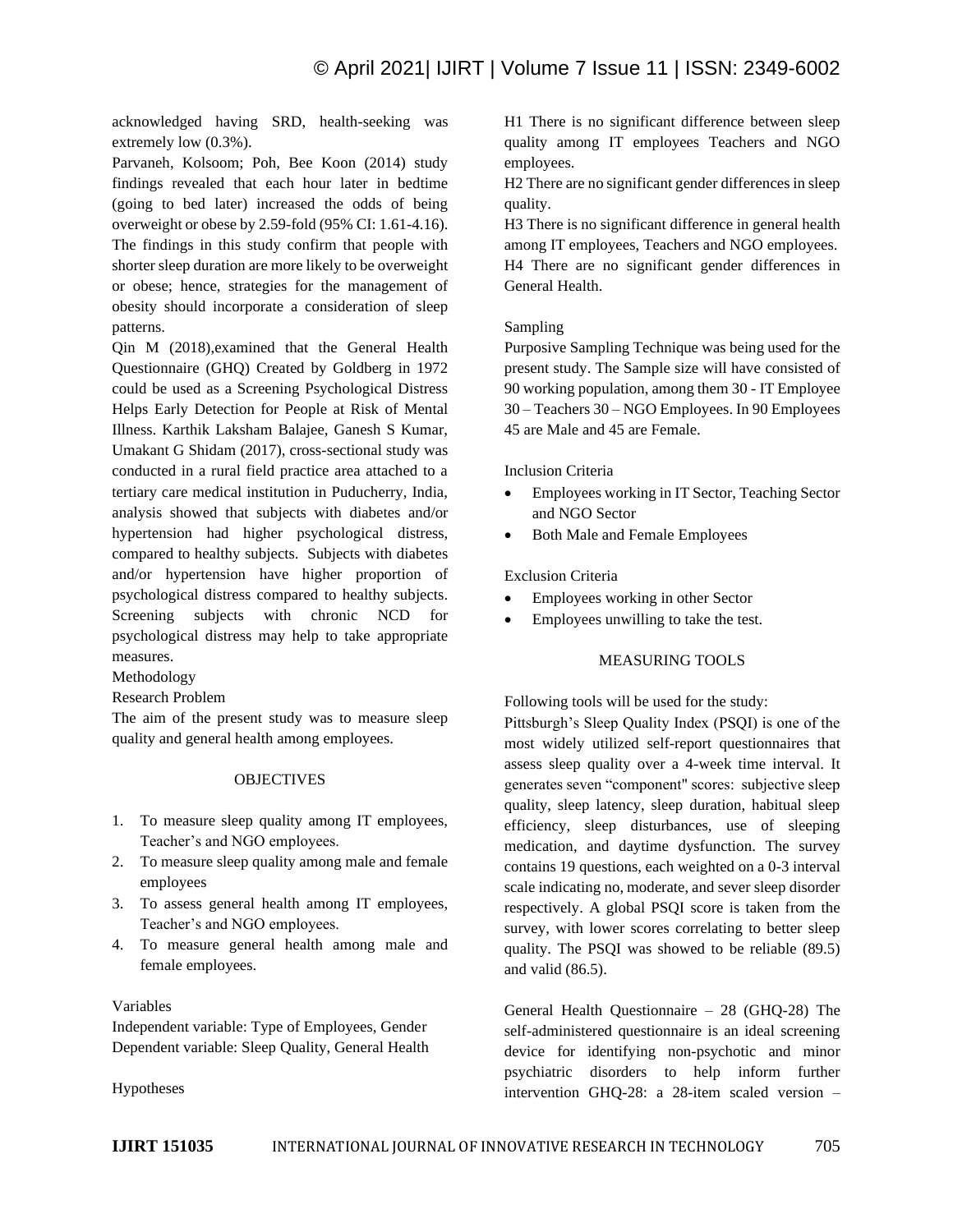### © April 2021| IJIRT | Volume 7 Issue 11 | ISSN: 2349-6002

assesses somatic symptoms, anxiety, and insomnia, social dysfunction and severe depression. GHQ28 4/5\* (max score 28). Reliability and validity: Numerous studies have investigated reliability and validity of the GHQ-28 in various clinical populations. Test-retest reliability has been reported to be high (0.78 to 0 0.9).

| Components          | Type of employees | $\mathbf N$ | Mean | Std. Deviation | F     | Significant/Not Significant |
|---------------------|-------------------|-------------|------|----------------|-------|-----------------------------|
| Subjective          | <b>IT</b>         | 30          | 0.96 | 0.76           | 80.42 | Significant                 |
| sleep quality       | <b>NGO</b>        | 30          | 1.46 | 0.81           |       |                             |
|                     | Teachers          | 30          | 1.81 | 1.07           |       |                             |
| Sleep               | <b>IT</b>         | 30          | 2.06 | 0.58           | 35.62 | Significant                 |
| latency             | <b>NGO</b>        | 30          | 2.20 | 0.55           |       |                             |
|                     | Teachers          | 30          | 2.42 | 0.61           |       |                             |
| Sleep               | IT                | 30          | 1.86 | 0.68           | 0.74  | Not Significant             |
| duration            | NGO               | 30          | 2.10 | 0.80           |       |                             |
|                     | Teachers          | 30          | 2.00 | 0.74           |       |                             |
| Sleep<br>efficiency | IT                | 30          | 1.86 | 1.16           | 15.46 | Significant                 |
|                     | <b>NGO</b>        | 30          | 1.96 | 0.96           |       |                             |
|                     | Teachers          | 30          | 2.27 | 1.00           |       |                             |
| Sleep               | IT                | 30          | 2.93 | 0.25           | 38.93 | Significant                 |
| disturbance         | <b>NGO</b>        | 30          | 1.70 | 0.91           |       |                             |
|                     | Teachers          | 30          | 1.46 | 0.73           |       |                             |
| Use of sleep        | <b>IT</b>         | 30          | 2.06 | 0.81           | 85.27 | Significant                 |
| medication          | <b>NGO</b>        | 30          | 1.66 | 0.47           |       |                             |
|                     | Teachers          | 30          | 1.53 | 0.68           |       |                             |
| Daytime             | IT                | 30          | 1.94 | 0.94           | 79.82 | Significant                 |
| dysfunction         | <b>NGO</b>        | 30          | 1.30 | 0.65           |       |                             |
|                     | Teachers          | 30          | 1.94 | 0.92           |       |                             |

Table 1: Shows Mean, SD and 'F' Value for Sleep quality among IT, NGO employees and Teachers

With reference to the Table 1, the subjective sleep quality of the high for Teachers, they have overall better sleep quality compared to the others and low for the IT employees. The sleep latency is low for IT employees, which refers to that IT people take little to fall asleep, however the NGO and Teachers have high mean therefore they take longer duration to fall asleep. With the component, the overall sleep duration and sleep efficiency for IT is low, compared to the NGO and Teachers, which signifies that Teachers and NGO Table 2: Shows Gender differences for the Sleep Quality have longer sleep duration. Sleep disturbance is very high among Teachers and less compared to other groups. IT employees do reveal that they use sleep medication to fall asleep and daytime dysfunction is very high among NGO and Teachers compared to IT Employees. The present table data reveals that there is significance difference among all the components expect for sleep duration, therefore the null hypothesis is rejected.

| Table 2. Shows Ochuci uniclences for the site p Quality |        |    |      |                |      |                               |  |  |
|---------------------------------------------------------|--------|----|------|----------------|------|-------------------------------|--|--|
| Components                                              | Gender | N  | Mean | Std. Deviation |      | Significant / Not Significant |  |  |
| Subjective                                              | Male   | 45 | 1.24 | 0.88           | 5.82 | Significant                   |  |  |
| sleep quality                                           | Female | 45 | 2.37 | 0.96           |      |                               |  |  |
| Sleep latency                                           | Male   | 45 | 2.17 | 0.53           | 4.06 | Significant                   |  |  |
|                                                         | Female | 45 | 2.66 | 0.66           |      |                               |  |  |
| Sleep duration                                          | Male   | 45 | 2.00 | 1.97           | 0.14 | Not Significant               |  |  |
|                                                         | Female | 45 | 1.97 | 0.72           |      |                               |  |  |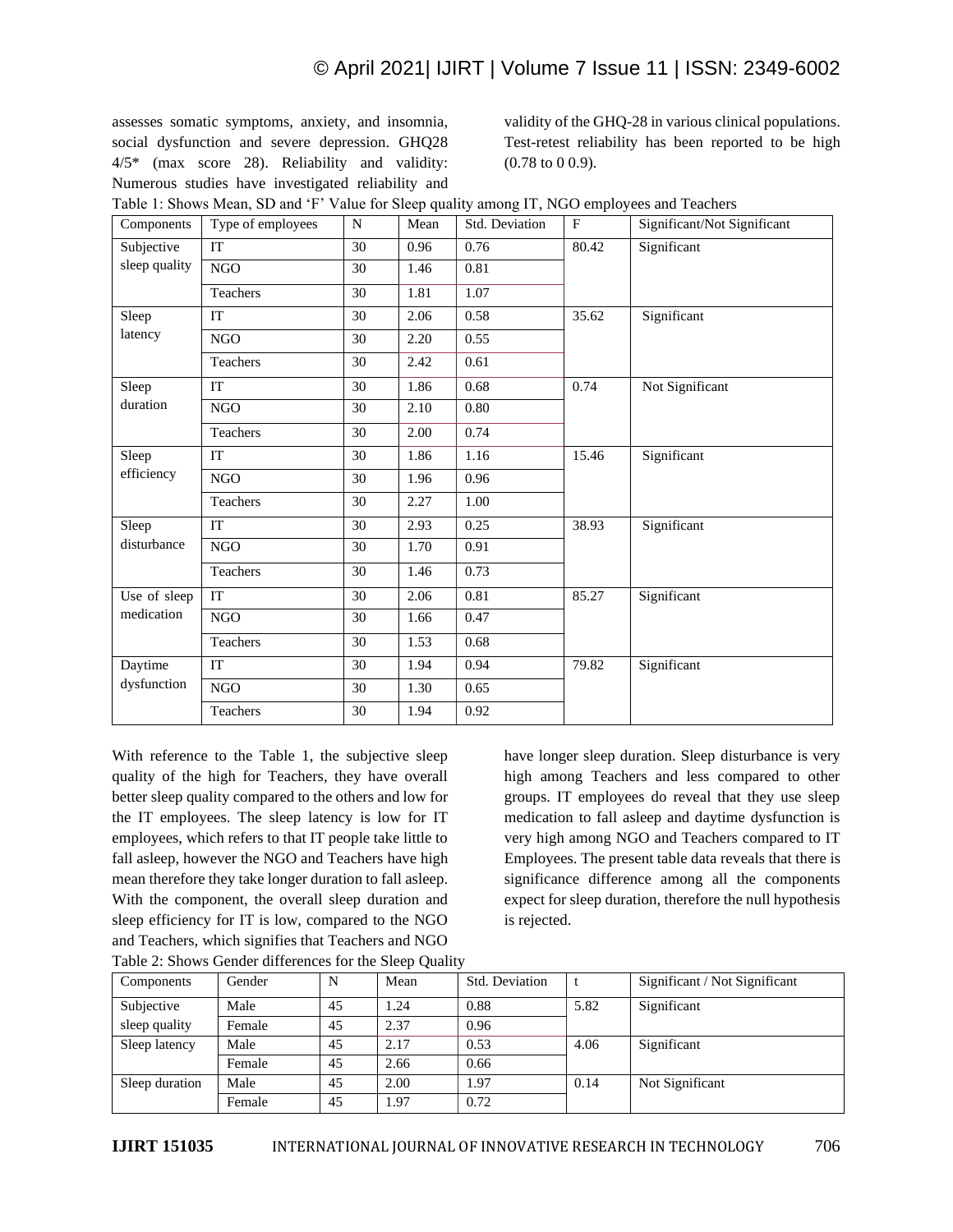## © April 2021| IJIRT | Volume 7 Issue 11 | ISSN: 2349-6002

| Sleep                         | Male   | 45 | 2.02 | . 09 | 2.47 | Not Significant |
|-------------------------------|--------|----|------|------|------|-----------------|
| efficiency                    | Female | 45 | 2.53 | 0.84 |      |                 |
| Sleep                         | Male   | 45 | 2.35 | 0.93 | 3.43 | Not significant |
| disturbance                   | Female | 45 | 1.71 | 0.84 |      |                 |
| Use of<br>sleep<br>medication | Male   | 45 | 2.42 | 0.75 | 4.55 | Not Significant |
|                               | Female | 45 | 1.71 | 0.84 |      |                 |
| Daytime<br>dysfunction        | Male   | 45 | 2.20 | 0.96 | 3.43 | Significant     |
|                               | Female | 45 | 1.94 | 0.92 |      |                 |

The present data for the sleep quality, reveal that female have overall less sleep quality compared to male, they are more need for sleep medication, less of sleep duration and however male have more daytime dysfunction and have more sleep disturbance. The

components namely; subjective sleep quality, sleep latency and daytime dysfunction shows significant difference among the group therefore the null hypothesis is partially accepted.

Table 3: Shows Mead, SD and F Value for GHQ among IT, NGO employees and Teachers

| Areas              | of<br>Type<br>employee | N  | Mean | Std. Deviation | $\mathbf{F}$ | Significant / Not Significant |
|--------------------|------------------------|----|------|----------------|--------------|-------------------------------|
| Somatic symptoms   | <b>IT</b>              | 30 | 2.20 | 1.12           | 15.13        | Significant                   |
|                    | NGO                    | 30 | 3.12 | 2.14           |              |                               |
|                    | Teachers               | 30 | 3.52 | 2.72           |              |                               |
| Anxiety/Insomnia   | IT                     | 30 | 2.53 | 1.22           | 3.47         | Not significant               |
|                    | NGO                    | 30 | 2.40 | 1.03           |              |                               |
|                    | Teachers               | 30 | 2.64 | 0.95           |              |                               |
| Social Dysfunction | IT                     | 30 | 2.16 | 1.23           | 2.34         | Not Significant               |
|                    | NGO                    | 30 | 2.40 | 1.19           |              |                               |
|                    | Teachers               | 30 | 2.80 | 0.99           |              |                               |
| Severe Depression  | <b>IT</b>              | 30 | 2.83 | 1.70           | 38.88        | Significant                   |
|                    | NGO                    | 30 | 0.73 | 0.44           |              |                               |
|                    | Teachers               | 30 | 0.83 | 1.46           |              |                               |

With reference to Table 3, it is seen that Teachers have high mean score therefore display somatic symptoms, are more anxious and might exhibit Insomnia, finally are socially dysfunctional in nature compared to IT and NGO employees. However, IT employees have Table 4: Shows the Gender difference for GHQ

high mean value for the therefore they are more susceptible to have depression. The present data shows there are significant differences among the group for the area somatic symptoms and severe depression, therefore the stated hypothesis is partially proven.

| Areas           | Type of employee | N  | Mean | Std. Deviation |       | Significant/Not Significant |
|-----------------|------------------|----|------|----------------|-------|-----------------------------|
| Somatic         | Male             | 45 | 2.53 | 0.96           | 65.13 | Significant                 |
| <b>Symptoms</b> | Female           | 45 | 2.93 | 0.33           |       |                             |
| Anxiety/Insomni | Male             | 45 | 2.48 | 1.14           | 17.39 | Significant                 |
| a               | Female           | 45 | 2.80 | 0.69           |       |                             |
| Social          | Male             | 45 | 2.22 | 1.24           | 4.31  | Not significant             |
| Dysfunction     | Female           | 45 | 2.68 | 1.04           |       |                             |
| Severe          | Male             | 45 | 2.15 | 1.70           | 35.43 | Significant                 |
| Depression      | Female           | 45 | 0.77 | 0.42           |       |                             |